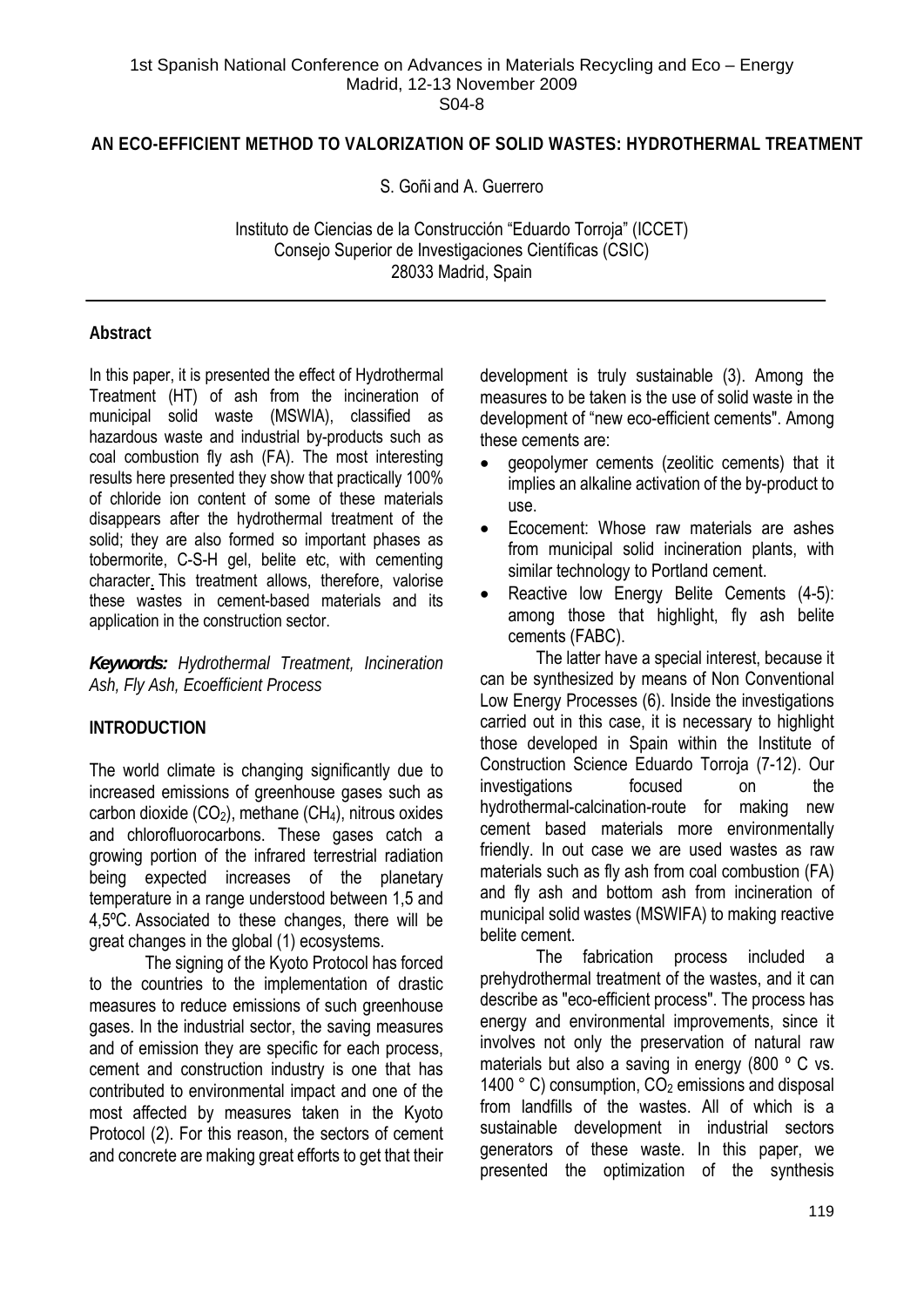parameter to obtain belite cement, using as raw materials (FA) and (MSWIA).

## **EXPERIMENTAL**

As raw material we have been used two types of ash: fly ash (FA) and municipal solid waste incineration fly ash (MSWIFA). The chemical composition of the ashes is presented in Table 1.

|                   | MSWIF<br>А | FА   |  |  |
|-------------------|------------|------|--|--|
| LOI               | 17.6       | 5.6  |  |  |
| ΙR                | 0.1        | 0.3  |  |  |
| CaO               | 44.9       | 4.65 |  |  |
| SiO <sub>2</sub>  | 11.4       | 48.8 |  |  |
| $Al_2O_3$         | 11.3       | 26.8 |  |  |
| Fe2O3             | 1.1        | 7.5  |  |  |
| MgO               | 1.9        | 1.9  |  |  |
| SO <sub>3</sub>   | 3.9        | 0    |  |  |
| Na <sub>2</sub> O | 2.1        | 0.7  |  |  |
| K›O               | 1.9        | 3.7  |  |  |
| Cŀ                | 13         |      |  |  |
| $Zn^{2+}$         | 0.36       |      |  |  |
| $Pb^{2+}$         | 0.38       |      |  |  |
| $Cd2+$            | .0017      |      |  |  |

 Of note is the high content of chloride ion and heavy metal that has MSWIFA ash in its composition.

 The experimental procedure includes a hydrothermal treatment (HT) (Figure 1) of the mixture: raw material (waste) and water (or alkaline solution, as appropriate). The hydrothermal treatment was carried out with a Parr model 4522 (100 mL pump with split-ring closure and a PID model 4842 temperature controller).



**Figure 1.** Hydrothermal Step: Cement Precursors Phases

 The hydrothermal treatment was carried out in water and a 1 M NaOH solution for different period of time at the temperatures of 100°C, 150 °C, and 200 °C. The precursors obtained during the hydrothermal treatment were heated at temperatures of 700°C, 800 °C, 900 °C, and 1000  $^{\circ}$ C for obtaining the belite phase (C<sub>2</sub>S). The changes of fly ash composition after the different treatments were characterized by different techniques.

 Also, this process produces liquid phase that must be analyzed to assess the effectiveness of waste treatment in those with high contents of pollutants and hazardous ions for building materials (such as MSWIFA) also allow you to see the possibility of recovery of the liquid fed to the system used here. The use of calcinations temperatures below 1000 ° C, provides a "new type of cement, synthesized to very low temperature, compared with a microwave clinkering of Portland cement clinker, which reaches 1450º C.

 In the case presented here, as the FA, has % by weight of CaO and  $SiO<sub>2</sub>$  of 4.65 and 48.8, respectively, it was given the possibility to add CaO (lime) commercial to fit the stoichiometry of  $C<sub>2</sub>S$ . It would obtain fly ash belite cement (FABC) or municipal solid waste incinerations fly ash belite cement (MSWIFABC).

# **RESULTS AND DISCUSSION**

# **1. Fly Ash Belite Cement (FABC)**

The changes of starting fly ash as a consequence of the hydrothermal treatment in water have been following by X-Ray Diffration and Scanning electron Microscopy.

 XRD patterns were recorded on a PhilipsPW1730 diffractometer with a graphite monochromator and Cu KR1 radiation. The main crystalline compounds of the starting fly ash are: calcite (CaCO<sub>3</sub>), ettringite  $(Ca_6Al_2(SO_4)_3(OH)_{12}.26H_2O)$ , hydrated monosulfo calcium aluminate  $(Ca_4A_2(SO_4)O_6.12H_2O)$ , gypsum  $(CaSO<sub>4</sub>.2H<sub>2</sub>O)$ , and quartz  $(SiO<sub>2</sub>)$ . When the fly ash is hydrothermally treated in demineralised water at different temperatures, 100°C, gypsum transformed in bassanite  $(CaSO<sub>4</sub>.0.5H<sub>2</sub>O)$  and appeared others precursors belite cements phase like as: katoite  $Ca_3Al_2(SIO_4)(OH)_8$  (C<sub>3</sub>ASH<sub>4</sub>);  $Ca_5Si_6H_2O_{18}.4H_2O$ , C-S-H gel  $(Ca_{1.5}SiO_{3.5}.xH_2O)$  and  $\alpha$ -C<sub>2</sub>SH. The aspect of these hydrothermal changes is shown in the Fig. 2.

 Subsequently, these precursors are dehydrated by controlled heating from 700 º C, 800 º C and 900 º C followed by rapid cooling the air, resulting in a mixture of varieties crystallographic α`<sub>1</sub>dicalcium silicate  $C_2S$  and  $\beta$ -dicalcium silicate  $C_2S$ ,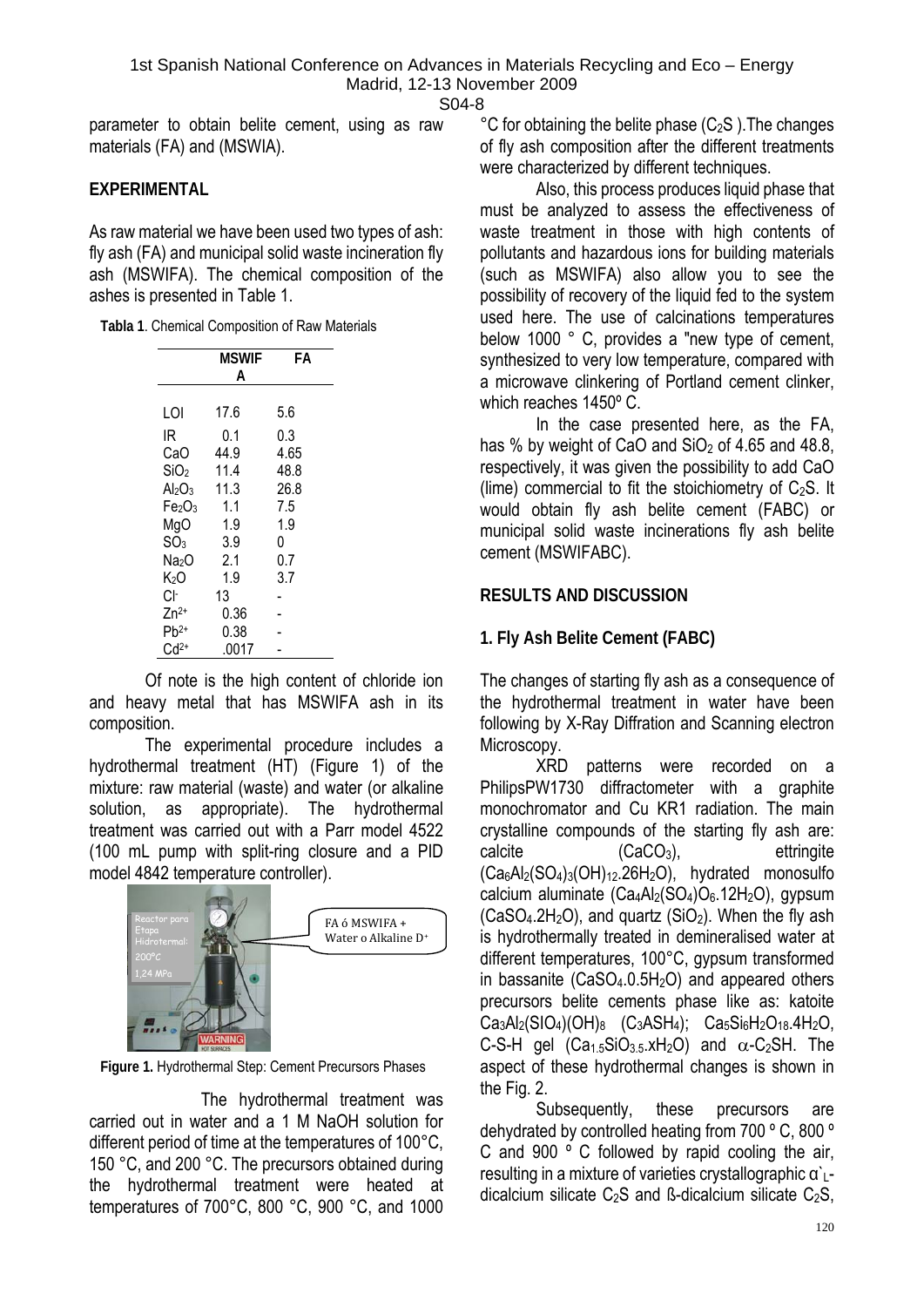high reactivity, such and as seen in the XRD results shown in Figure 3.



**Figure 2**. Morphologic of fly ash before (a) and alter hidrotermal treatment (b)

 At temperatures above 800ºC, it forms mayenite  $C_{12}A_{7}$ ) and gehlenite (C<sub>2</sub>AS) phase that are undesirable due to the high reactivity of mayenite and low reactivity in the case of gehlenite.



**Figure 3**. XRD difractograms of FABC with calcinations temperature

 This kind of belite cement has at 28 days of hydration a value of compressive mechanical strength to compression of 30 MPa, comparable to ordinary Portland cement type CEM I-32.5 (9).

 Furthermore, as shown in Figure 4, it is important to highlight the color of FABC, which makes it potentially useful for some applications.





**2. Municipal Solid Waste Incineration Fly Ash Belite Cement (MSWIFABC)** 

After HT of these ashes, we proceeded to the characterization of liquid and solid phase. As it has been mentioned previously, the characterization of the liquid phase in this case has special interest for the content in metals and chloride ions of theses ashes.

## *2a. Liquid Phase Characterization*

The evolution of liquid phase composition with time of hydrothermal treatment appeared in Table 3. The ions analysed were Cl<sup>-</sup>,  $SO<sub>4</sub><sup>2</sup>$ -,  $Zn<sup>2+</sup>$ ,  $Cd<sup>2+</sup>$  and  $Pb<sup>2+</sup>$  as well as pH and conductivity. Values of starting MSWFA (time 0) have been included in this Table for comparison. The units of measured concentrations in the liquid have been converted in g per kg of MSWFA by the equation  $m_d = cV$ , where c is the measured concentration of the liquid and V is the volume used (150 cm3).

| Table 3. Concentration of Elements dissolved during the |  |
|---------------------------------------------------------|--|
| Hydrothermal Treatment of MSWIFA                        |  |

| Time<br>(hours) | Cŀ  | SO <sub>4</sub> <sup>2</sup> | $7n^{2+}$<br>(g/Kg MSWFA) | $Cd2+$  | $Pb^{2+}$ | pН    | σ<br>(mS/cm) |
|-----------------|-----|------------------------------|---------------------------|---------|-----------|-------|--------------|
| 0 <sup>1</sup>  | 130 | 46.8                         | 3.6                       | 0.017   | 3.8       |       |              |
| 1               | 128 | 0.60                         | 0.0086                    | 0       | 0.075     | 12.08 | 27.4         |
| 2               | 130 | 0.12                         | 0.0072                    | 0.00013 | 0.123     | 12.07 | 27.0         |
| 4               | 130 | 0.60                         | 0.0054                    | 0.00011 | 0.199     | 12.09 | 27.4         |
| 6               | 130 | 0.12                         | 0.0047                    | 0.00021 | 0.045     | 12.15 | 27.3         |
|                 |     |                              |                           |         |           |       |              |

<sup>1</sup> Time 0 is before the hydrothermal treatment

As shown in Table 3, a plateau of stabilisation is produced after 1 hour of treatment for chloride, pH and conductivity  $(\sigma)$ . Chloride reached concentration values closed to that of starting MSWFA, what indicates its total dissolution. The pH stabilised at a value of about 12.1, and conductivity at 27 mS/cm. The concentration of minority Pb<sup>2+</sup> increased progressively during the first 4 hours decreasing thereafter, nevertheless Zn<sup>2+</sup> decreased after 1 hour.  $Cd^{2+}$  concentration is very low increasing after 6 hours of treatment.

### *2b. Solid Phase Characterization*

The main crystalline compounds of the untreated MSWFA (Fig. 2(a)) are the follows: NaCl (alite), KCl (sylvite),  $CaCl<sub>2</sub>.Ca(OH)<sub>2</sub>.H<sub>2</sub>O$ ,  $CaSO<sub>4</sub>$  (anhidrite),  $Ca(OH)<sub>2</sub>$ (portlandite),  $CaCO<sub>3</sub>$  (calcite),  $Ca<sub>2</sub>Al<sub>2</sub>SiO<sub>7</sub>$  (gehlenite), Fe<sub>2</sub>O<sub>3</sub>, SiO<sub>2</sub> ( $\alpha$ -quartz), Al and probably C and Mq<sub>2</sub>C.

 After 1 hour of hydrothermal treatment, all the X-ray reflections of chloride-compounds disappeared, what suggest that they have been dissolved as the analyses of liquid showed (see Table 3), where the concentration of chloride represents the 100% of total amount of chloride of starting MSWIFA. Al reflection at